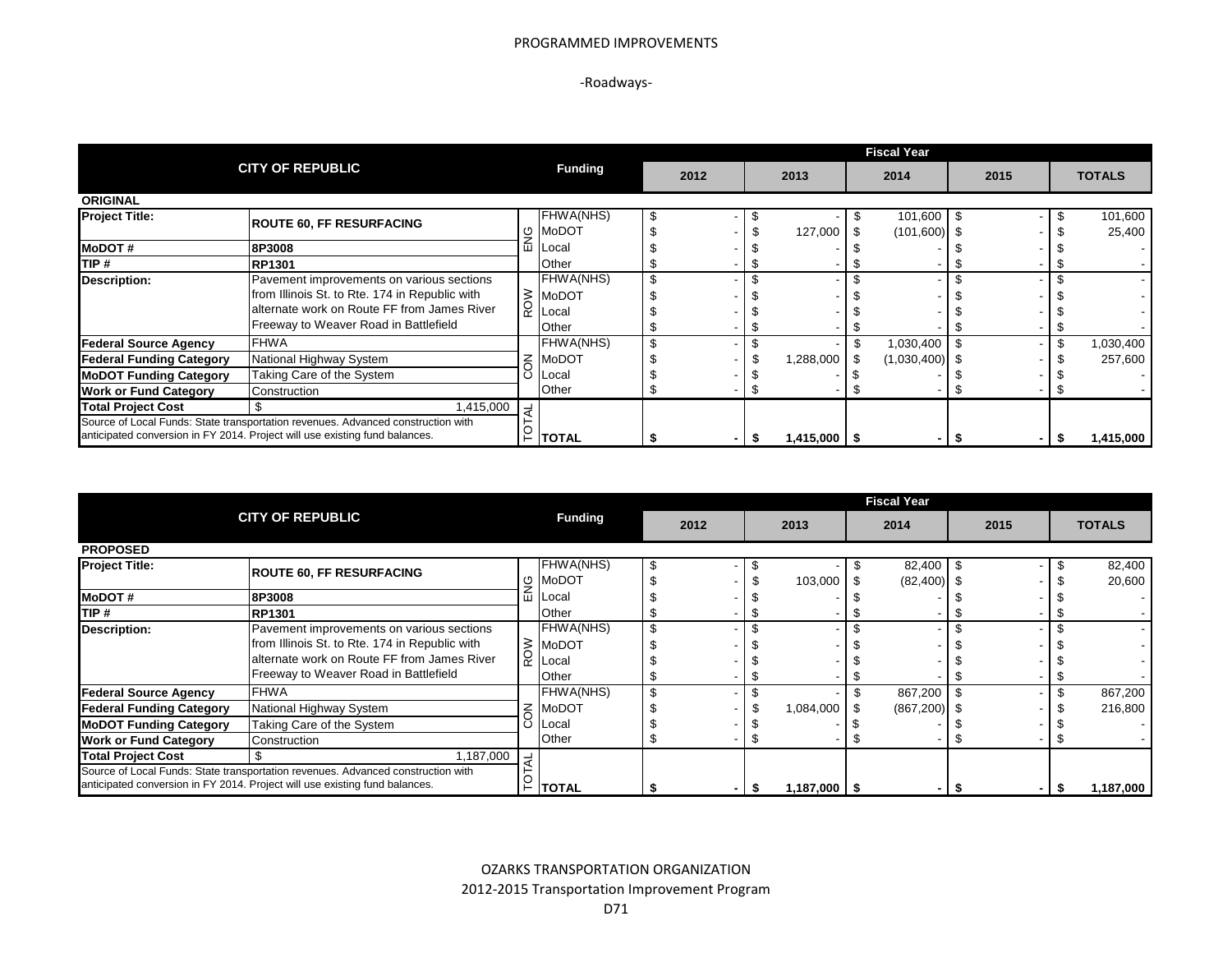### PROGRAMMED IMPROVEMENTS

# -Roadways-

|                                                                                  |                                                                             |        |              | <b>Fiscal Year</b> |      |  |         |      |                |      |  |  |               |  |  |
|----------------------------------------------------------------------------------|-----------------------------------------------------------------------------|--------|--------------|--------------------|------|--|---------|------|----------------|------|--|--|---------------|--|--|
|                                                                                  | <b>CITY OF REPUBLIC</b>                                                     |        |              |                    | 2012 |  | 2013    | 2014 |                | 2015 |  |  | <b>TOTALS</b> |  |  |
| <b>PROPOSED</b>                                                                  |                                                                             |        |              |                    |      |  |         |      |                |      |  |  |               |  |  |
| <b>Project Title:</b>                                                            | <b>ROUTE 60, ADA</b>                                                        |        | FHWA(NHS)    |                    |      |  |         |      | 19,200         |      |  |  | 19,200        |  |  |
|                                                                                  |                                                                             | ৩      | MoDOT        |                    |      |  | 24,000  |      | $(19,200)$ \$  |      |  |  | 4,800         |  |  |
| <b>IMODOT#</b>                                                                   | 8P3008B                                                                     | ш      | Local        |                    |      |  |         |      |                |      |  |  |               |  |  |
| TIP #                                                                            | <b>RP1302</b>                                                               |        | Other        |                    |      |  |         |      |                |      |  |  |               |  |  |
| <b>Description:</b>                                                              | Pedestrian improvements and ADA                                             |        | FHWA(NHS)    |                    |      |  |         |      |                |      |  |  |               |  |  |
|                                                                                  | $ $ accommodations at various locations from Illinois $\geq$ MoDOT          |        |              |                    |      |  |         |      |                |      |  |  |               |  |  |
|                                                                                  | St. to Rte. 174 in Republic                                                 |        | Local        |                    |      |  |         |      |                |      |  |  |               |  |  |
|                                                                                  |                                                                             |        | Other        |                    |      |  |         |      |                |      |  |  |               |  |  |
| <b>Federal Source Agency</b>                                                     | <b>FHWA</b>                                                                 |        | FHWA(NHS)    |                    |      |  |         |      | 163,200        |      |  |  | 163,200       |  |  |
| <b>Federal Funding Category</b>                                                  | National Highway System                                                     | $\leq$ | MoDOT        |                    |      |  | 204,000 |      | $(163,200)$ \$ |      |  |  | 40,800        |  |  |
| <b>MoDOT Funding Category</b>                                                    | Taking Care of the System                                                   |        | Local        |                    |      |  |         |      |                |      |  |  |               |  |  |
| <b>Work or Fund Category</b>                                                     | Construction                                                                |        | Other        |                    |      |  |         |      |                |      |  |  |               |  |  |
| <b>Total Project Cost</b>                                                        | 228,000                                                                     | ₹      |              |                    |      |  |         |      |                |      |  |  |               |  |  |
| Source of Local Funds: State transportation revenues. Advanced construction with |                                                                             |        |              |                    |      |  |         |      |                |      |  |  |               |  |  |
|                                                                                  | anticipated conversion in FY 2014. Project will use existing fund balances. |        | <b>TOTAL</b> |                    |      |  | 228,000 |      |                |      |  |  | 228,000       |  |  |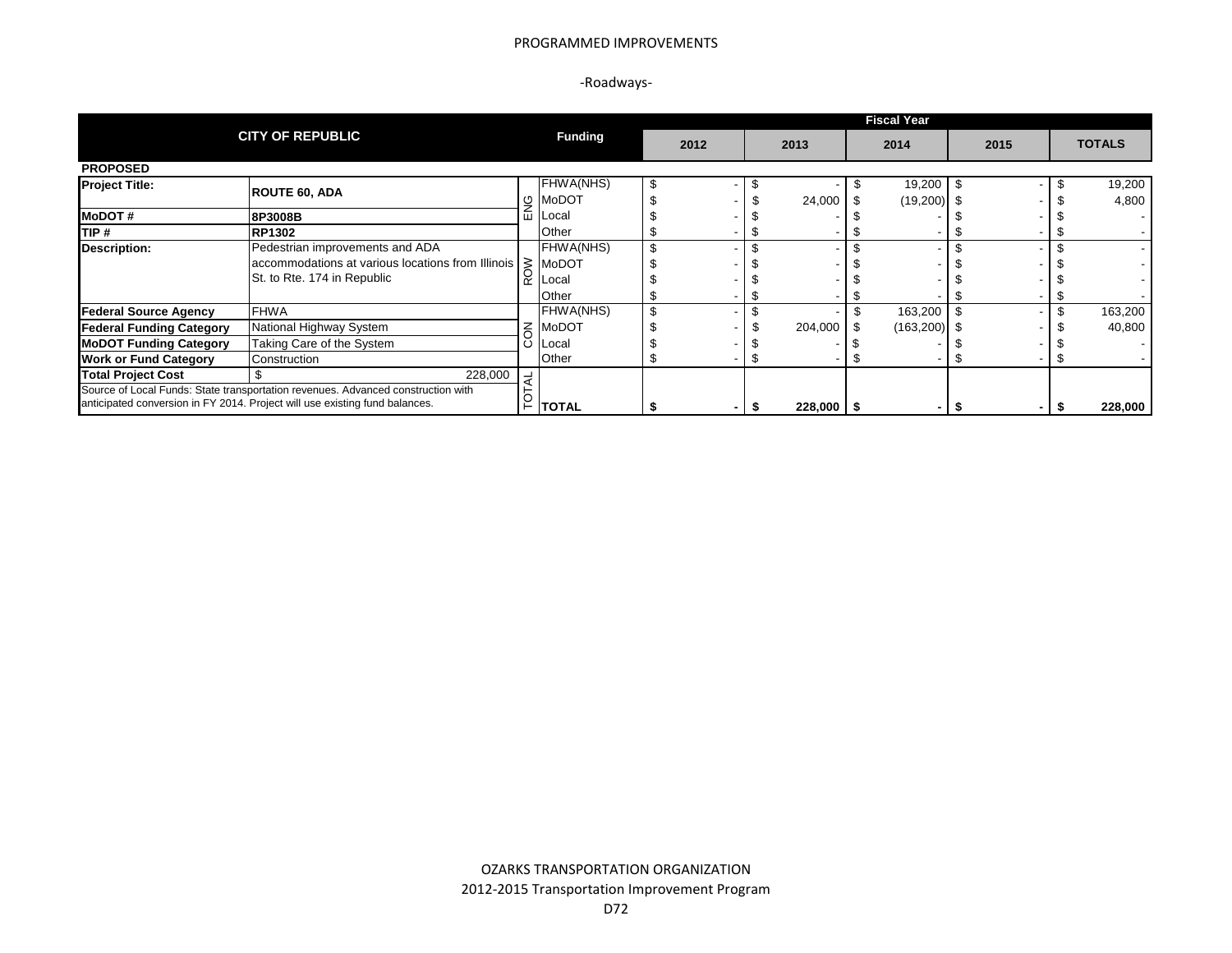### **FINANCIAL SUMMARY**

# - Roadways -

#### YEARLY SUMMARY

| FY 2013                    |                |                             |            |                     |            |                             |              |              |               |                                            |            |                                   |             |       |              |                   |
|----------------------------|----------------|-----------------------------|------------|---------------------|------------|-----------------------------|--------------|--------------|---------------|--------------------------------------------|------------|-----------------------------------|-------------|-------|--------------|-------------------|
| <b>PROJECT</b>             |                |                             |            |                     |            | FHWA Federal Funding Source |              |              |               |                                            |            | <b>MoDOT</b>                      | Local       | Other |              | <b>TOTAL</b>      |
|                            | <b>STP</b>     | STP-Urban                   | <b>NHS</b> | Safety              | <b>ITS</b> | VM                          | 130          |              | <b>Bridge</b> | <b>BRM</b>                                 | <b>BRO</b> |                                   |             |       |              |                   |
|                            |                | FHWA Federal Funding Source |            |                     |            |                             |              |              |               |                                            |            |                                   |             |       |              |                   |
| MO1007                     |                |                             |            |                     |            |                             |              |              |               |                                            |            | 221,000<br>\$                     |             |       | \$           | 221,000           |
| MO1105                     |                |                             |            |                     |            |                             |              |              |               |                                            |            | \$<br>284,000                     |             |       | $\sqrt{3}$   | 284,000           |
| MO1106                     |                |                             |            |                     |            |                             |              |              |               |                                            |            | \$<br>7.000                       |             |       | \$           | 7,000             |
| MO1150                     |                |                             |            |                     |            |                             |              |              |               |                                            |            | \$<br>196,000                     |             |       | \$           | 196,000           |
| MO1303                     |                | \$<br>296,800               |            |                     |            |                             |              |              |               |                                            |            | \$<br>680,000 \$                  | 74,200      |       | \$           | 1,051,000         |
| MO1204                     |                |                             |            |                     |            |                             |              |              |               |                                            |            | 37,000<br>\$                      |             |       | \$           | 37,000            |
| MO1206                     |                |                             |            |                     |            |                             |              |              |               |                                            |            | \$<br>1,000                       |             |       | \$           | 1,000<br>10,000   |
| MO1307                     |                |                             |            |                     |            |                             |              |              |               |                                            |            | 10,000<br>\$                      |             |       | $\mathbf{s}$ |                   |
| MO1208                     |                |                             |            | 466,900<br>\$       |            |                             |              |              |               |                                            |            | \$<br>82,100                      |             |       | \$           | 549,000           |
| MO1209                     |                |                             |            |                     |            |                             |              |              |               |                                            |            | \$<br>4,486,000                   | 4,000       |       | \$           | 4,486,000         |
| MO1210<br>MO1306           |                |                             |            |                     |            |                             |              | \$           | 16,000        |                                            |            | 20,000                            | \$          |       | \$           | 20,000<br>20,000  |
| CC1201                     |                |                             |            | 294,300<br>\$.      |            |                             |              |              |               |                                            |            | \$<br>\$<br>32,700                |             |       | \$<br>\$     | 327,000           |
|                            |                |                             |            |                     |            |                             |              |              |               |                                            |            | \$<br>432,000                     |             |       | \$           | 432,000           |
| CC1203<br>CC1205           |                |                             |            |                     |            |                             |              |              |               |                                            |            | \$<br>757,000                     |             |       | \$           | 757,000           |
|                            |                |                             |            |                     |            |                             |              |              |               |                                            |            | \$<br>2,000                       |             |       | \$           | 2,000             |
| CC1301                     |                |                             |            | \$<br>508,500       |            |                             |              |              |               |                                            |            | \$<br>56,500                      |             |       | \$           | 565,000           |
| GR1104                     |                |                             |            |                     |            |                             | 80,000<br>\$ |              |               |                                            |            | 20,000<br>\$                      |             |       | \$           | 100,000           |
| GR1206                     |                |                             |            |                     |            |                             |              | \$           | 904,800       |                                            |            | \$<br>226,200                     |             |       | \$           | 1,131,000         |
| NX0801                     |                | 280,000<br>\$               |            |                     |            |                             |              |              |               |                                            |            |                                   | \$1,370,000 |       | \$           | 1,650,000         |
| NX0803                     |                | \$<br>80,000                |            |                     |            |                             |              |              |               |                                            |            | \$<br>1,160,765                   |             |       | \$           | 1,240,765         |
| NX1301                     |                |                             |            |                     |            |                             |              |              |               |                                            |            | \$<br>189.000                     |             |       | \$           | 189,000           |
|                            |                |                             |            |                     |            |                             |              |              |               | 1,572,000 \$ 1,000,000                     |            | \$<br>643,000                     |             |       | \$           | 3,215,000         |
| OK1004<br>OK1101<br>OK1201 |                |                             |            |                     |            |                             |              | \$           | 1,776,000     |                                            |            | \$<br>444,000                     |             |       | \$           | 2,220,000         |
|                            |                |                             |            |                     |            |                             |              |              |               |                                            |            | \$<br>235,000                     |             |       | \$           | 235,000           |
| RP1301                     |                |                             |            |                     |            |                             |              |              |               |                                            |            | \$<br>1,187,000                   |             |       | \$           | 1,187,000         |
| RP1302                     |                |                             |            |                     |            |                             |              |              |               |                                            |            | \$<br>228,000                     |             |       | \$           | 228,000           |
| <b>RG1201</b>              |                |                             |            |                     |            |                             |              |              |               |                                            |            | \$<br>370.000                     |             |       | \$           | 370,000           |
| SP1018                     |                |                             |            |                     |            |                             |              | $\mathbb{S}$ | 5,684,000     |                                            |            | \$<br>1,421,000                   |             |       | \$           | 7,105,000         |
| SP1021                     |                |                             |            |                     |            |                             |              |              |               |                                            |            | \$<br>979,000                     |             |       | \$           | 979,000           |
| SP1107                     |                |                             |            |                     |            |                             |              |              |               |                                            |            | \$<br>830,000                     |             |       | \$           | 830,000           |
| SP1202                     |                |                             |            |                     |            |                             |              |              |               |                                            |            | \$<br>1,494,000                   |             |       | \$           | 1,494,000         |
|                            |                |                             |            |                     |            |                             |              |              |               |                                            |            | 1,788,000<br>\$                   |             |       | \$           | 1,788,000         |
| SP1203<br>SP1204           |                |                             |            |                     |            |                             |              |              |               |                                            |            | \$<br>36,050                      |             |       | \$           | 36,050            |
| SP1205                     |                |                             |            |                     |            |                             |              |              |               |                                            |            | \$<br>599,000                     |             |       | \$           | 599,000           |
|                            |                |                             |            |                     |            |                             |              |              |               |                                            |            | \$<br>606,000                     |             |       | \$           | 606,000           |
| SP1206<br>SP1213           |                |                             |            |                     |            |                             |              |              |               |                                            |            | \$<br>103,000                     |             |       | \$           | 103,000           |
| SP1301                     |                |                             |            |                     |            |                             |              |              |               |                                            |            | \$<br>58,000                      |             |       | \$           | 58,000            |
| ST1101                     |                |                             |            |                     |            |                             |              |              |               |                                            |            | \$<br>1,172,000                   |             |       | \$           | 1,172,000         |
| ST1201                     | 258,400<br>\$. |                             |            |                     |            |                             |              |              |               |                                            |            | \$<br>83,600                      |             |       | \$           | 342,000           |
| WI1201                     |                |                             |            |                     |            |                             |              |              |               |                                            |            | \$<br>578.000                     |             |       | \$           | 578,000           |
| WI1301                     |                |                             |            |                     |            |                             |              |              |               |                                            |            | \$<br>60,000                      |             |       | \$           | 60,000            |
| <b>TOTAL</b>               |                | \$ 258,400 \$ 656,800 \$    |            | $-$ \$ 1,269,700 \$ |            | $-$ \$                      |              |              |               | $-$ \$ 80,000 \$ 9,952,800 \$ 1,000,000 \$ |            | $-$ \$ 21,814,915 \$ 1,448,200 \$ |             |       |              | $-$ \$ 36,480,815 |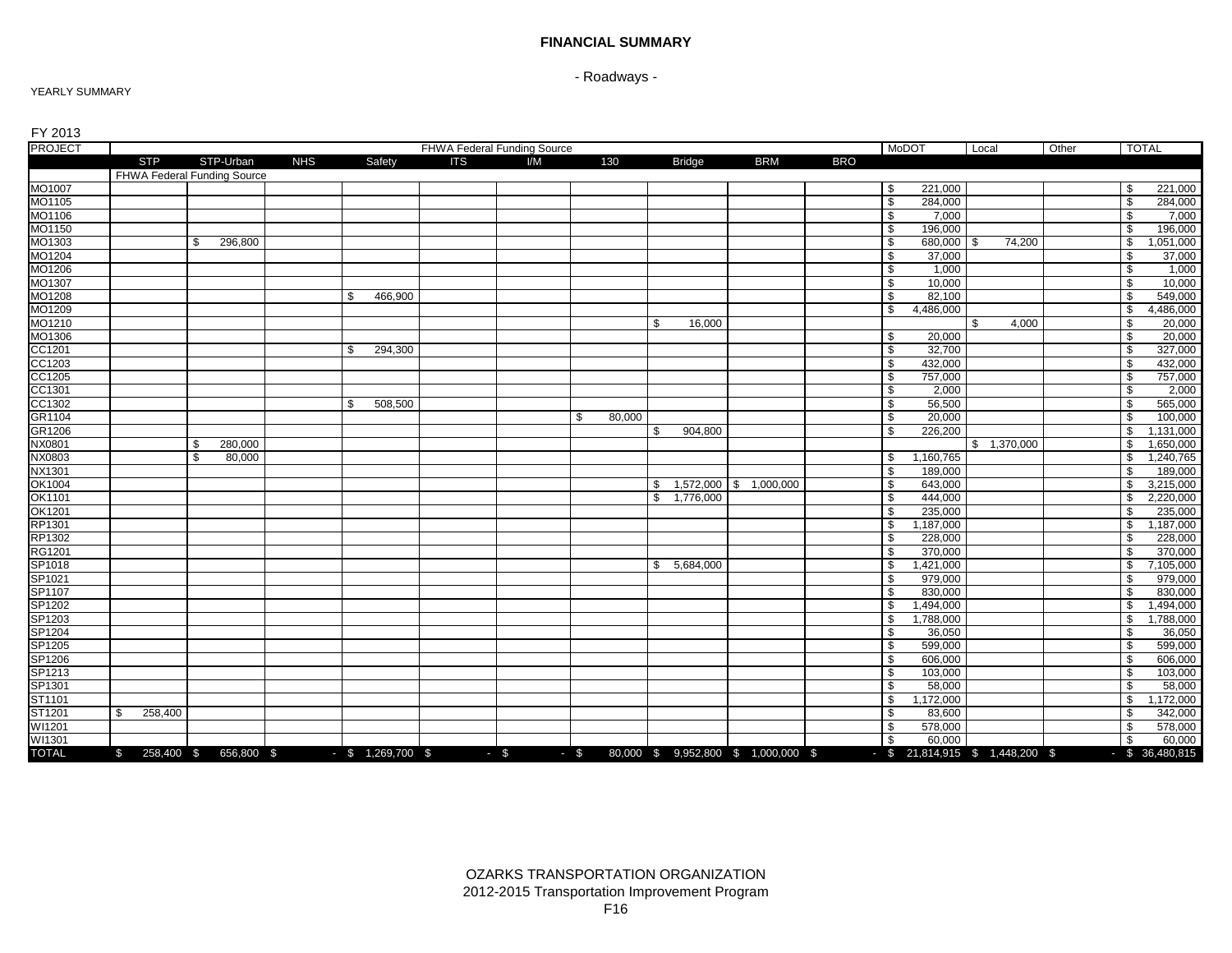### **FINANCIAL SUMMARY**

- Roadways -

### YEARLY SUMMARY

| FY 2014                                                  |            |                 |                |                                                   |                             |        |        |              |               |            |            |                                   |                        |       |              |                   |
|----------------------------------------------------------|------------|-----------------|----------------|---------------------------------------------------|-----------------------------|--------|--------|--------------|---------------|------------|------------|-----------------------------------|------------------------|-------|--------------|-------------------|
| <b>PROJECT</b>                                           |            |                 |                |                                                   | FHWA Federal Funding Source |        |        |              |               |            |            | <b>MoDOT</b>                      | Local                  | Other | <b>TOTAL</b> |                   |
|                                                          | <b>STP</b> | STP-Urban       | <b>NHS</b>     | Safety                                            | <b>ITS</b>                  | I/M    |        | 130          | <b>Bridge</b> | <b>BRM</b> | <b>BRO</b> |                                   |                        |       |              |                   |
| MO1007                                                   |            |                 |                |                                                   |                             |        |        |              |               |            |            | 227,000<br>\$                     |                        |       | S.           | 227,000           |
| MO1105                                                   |            |                 |                |                                                   |                             |        |        |              |               |            |            | \$<br>284,000                     |                        |       | \$           | 284,000           |
| MO1150                                                   |            |                 |                |                                                   |                             |        |        |              |               |            |            | \$<br>203,000                     |                        |       | \$           | 203,000           |
| MO1403                                                   |            | - \$<br>305,600 |                |                                                   |                             |        |        |              |               |            |            | \$<br>680,000 \$                  | 76,400                 |       | \$           | 1,062,000         |
| MO1404                                                   |            |                 |                |                                                   |                             |        |        |              |               |            |            | \$<br>27,000                      |                        |       | \$           | 27,000            |
| MO1206                                                   |            |                 |                |                                                   |                             |        |        |              |               |            |            | 2,259,000<br>\$                   |                        |       | \$           | 2,259,000         |
| MO1307                                                   |            |                 |                |                                                   |                             |        |        |              |               |            |            | \$<br>5,000                       |                        |       | \$           | 5,000             |
| MO1209                                                   | 3,588,800  |                 |                |                                                   |                             |        |        |              |               |            |            | (3,588,800)<br>\$                 |                        |       | \$           | $\sim$            |
| MO1210                                                   |            |                 |                |                                                   |                             |        |        |              | \$<br>8,000   |            |            |                                   | 2,000<br>\$            |       | S,           | 10,000            |
| MO1306                                                   |            |                 |                |                                                   |                             |        |        |              |               |            |            | 3,398,000<br>\$                   |                        |       | \$           | 3,398,000         |
| MO1400                                                   |            |                 |                |                                                   |                             |        |        |              |               |            |            | \$.<br>35.000                     |                        |       | \$           | 35,000            |
| CC1110                                                   |            | \$2,300,000     |                |                                                   |                             |        |        |              |               |            |            | \$                                | 3,943,772 \$ 1,657,045 |       | \$           | 7,900,817         |
| CC1201<br>CC1202<br>CC1203<br>CC1301                     |            |                 |                | 1,936,800<br>\$                                   |                             |        |        |              |               |            |            | \$<br>215,200                     |                        |       | - \$         | 2,152,000         |
|                                                          |            |                 |                | \$.<br>276,300                                    |                             |        |        |              |               |            |            | \$<br>30,700                      |                        |       | \$           | 307,000           |
|                                                          |            |                 |                |                                                   |                             |        |        |              |               |            |            | \$<br>541,000                     |                        |       | \$           | 541,000           |
|                                                          |            |                 |                |                                                   |                             |        |        |              |               |            |            | \$<br>175.000                     |                        |       | \$           | 175,000           |
| CC1302                                                   |            |                 |                | 1,012,500<br>\$                                   |                             |        |        |              |               |            |            | \$<br>109,500                     |                        |       | \$           | 1,122,000         |
| CC1401                                                   |            |                 |                | 427,500<br>\$.                                    |                             |        |        |              |               |            |            | \$<br>47,500                      |                        |       | \$           | 475,000           |
| GR1104                                                   |            |                 |                |                                                   |                             |        | \$     | 40,000       |               |            |            | \$<br>10,000                      |                        |       | \$           | 50,000            |
| NX1402                                                   |            | 148,000<br>\$   |                |                                                   |                             |        |        |              |               |            |            | \$<br>37,000                      |                        |       | \$           | 185,000           |
| RP1301                                                   |            |                 | 82,400<br>£.   |                                                   |                             |        |        |              |               |            |            | \$<br>(82, 400)                   |                        |       | \$           | $\sim$            |
| RP1302                                                   |            |                 | 163,200<br>-\$ |                                                   |                             |        |        |              |               |            |            | (163, 200)<br>\$                  |                        |       | \$           | $\sim$            |
| SP1112<br>SP1114<br>SP1115<br>SP1116<br>SP1117<br>SP1117 |            |                 |                |                                                   |                             |        |        |              |               |            |            | 2,021,000<br>\$                   |                        |       | \$           | 2,021,000         |
|                                                          |            |                 |                |                                                   |                             |        | \$     | 80,000       |               |            |            | \$<br>20,000                      |                        |       | \$           | 100,000           |
|                                                          |            |                 |                |                                                   |                             |        | \$     | 80,000       |               |            |            | \$<br>20,000                      |                        |       | \$           | 100,000           |
|                                                          |            |                 |                |                                                   |                             |        | \$     | 160,000      |               |            |            | \$<br>40,000                      |                        |       | \$           | 200,000           |
|                                                          |            |                 |                |                                                   |                             |        | \$     | 160,000      |               |            |            | \$<br>40,000                      |                        |       | \$           | 200,000           |
|                                                          |            |                 |                |                                                   |                             |        | \$     | 160,000      |               |            |            | \$<br>40,000                      |                        |       | \$           | 200,000           |
| SP1119                                                   |            |                 |                |                                                   |                             |        | \$     | 160,000      |               |            |            | \$<br>40,000                      |                        |       | \$           | 200,000           |
| SP1204                                                   |            |                 |                |                                                   |                             |        |        |              |               |            |            | \$<br>407,386                     |                        |       | \$           | 407,386           |
| SP1213                                                   |            |                 |                |                                                   |                             |        |        |              |               |            |            | \$<br>106,000                     |                        |       | \$           | 106,000           |
| SP1301                                                   |            |                 |                |                                                   |                             |        |        |              |               |            |            | 1,006,000<br>\$                   |                        |       | \$           | 1,006,000         |
| SP1401                                                   |            |                 |                |                                                   |                             |        |        |              |               |            |            | 85,000<br>\$                      |                        |       | \$           | 85,000            |
| SP1402                                                   |            |                 |                |                                                   |                             |        | \$     | 80,000       |               |            |            | \$<br>20,000                      |                        |       | \$           | 100,000           |
| WI1301                                                   |            |                 |                |                                                   |                             |        |        |              |               |            |            | \$<br>823,000                     |                        |       | \$           | 823,000           |
| <b>TOTAL</b>                                             |            |                 |                | $$3,588,800 \$2,753,600 \$245,600 \$3,653,100 \$$ |                             | $-$ \$ | $-$ \$ | $920,000$ \$ | 8,000 \$      |            | $-$ \$     | $-$ \$ 13,061,658 \$ 1,735,445 \$ |                        |       |              | $-$ \$ 25,966,203 |